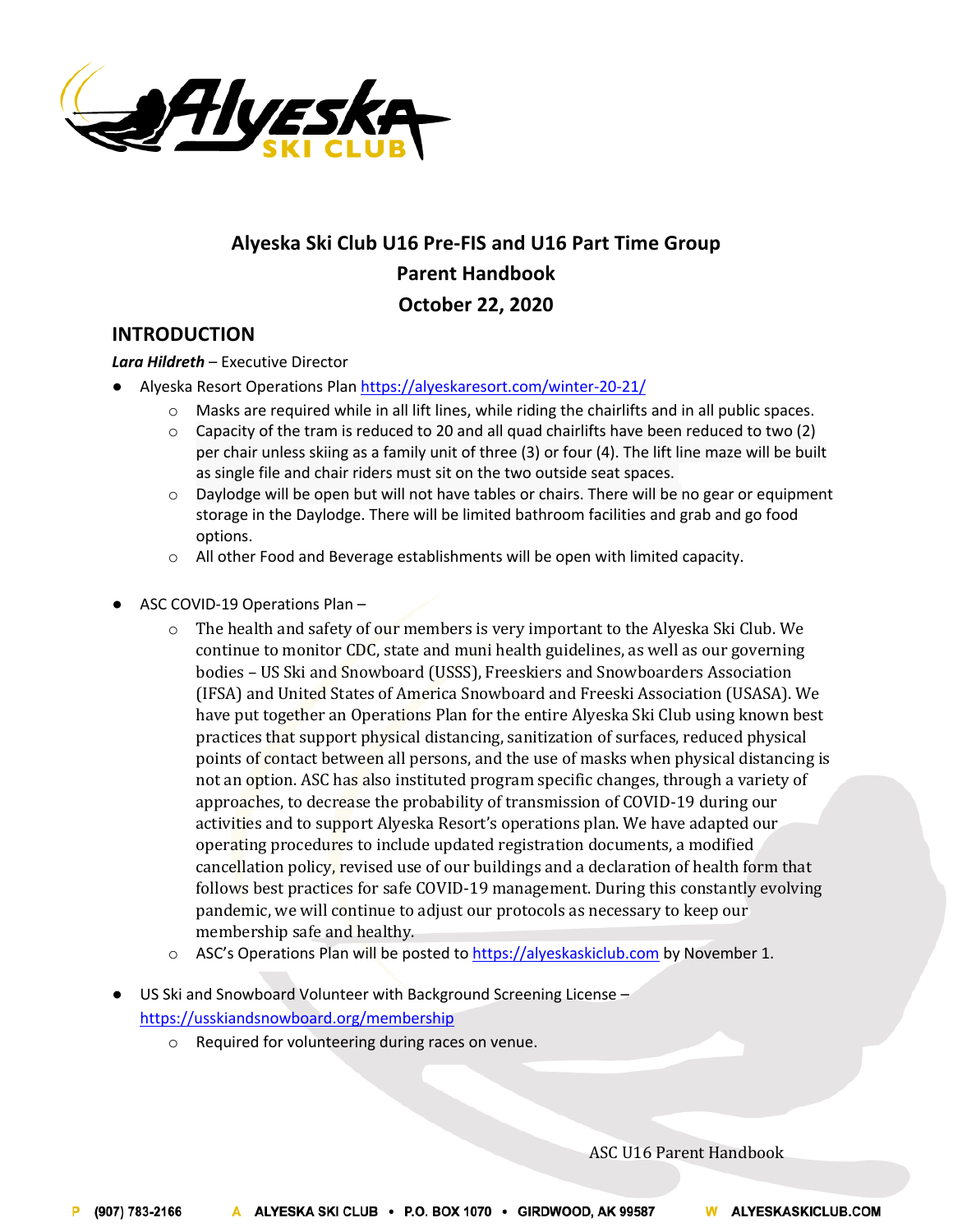

- US Ski and Snowboard Officials License  $-$ 
	- $\circ$  USSS is not conducting any training for NEW Officials licenses but the Alaska Division will be providing training for renewing licenses. If you are an Official (Timing & Calculations, Race Administrator, Referee, Chief of Course, Chief of Race, etc…) and you are up for renewal this season, ASC will contact you with training opportunities.

# **COACHES**

*Jennifer Danza* – U16 Head Coach *Conor McDonald (DA BUCKY) –* U16 Pre-FIS Assistant *Martins Onskulis* – U16 Pre-FIS Assistant Weekdays Conor Lynch – Head FIS Coach Assist Weekdays *Chris Maynard –* U16 Part Time Lead Coach

# **TEAMSNAP**

TeamSnap will be the primary form of communication between coaches, parents, and athletes. Schedules, training updates and changes, emails and alerts will all be through TeamSnap. **Both parents and athletes should have the app downloaded on their phones and contact information updated.** Here are a few tips and tricks to using our primary communication platform:

- 1. Parents have complete control of the information in their profile. If emails, phone numbers or addresses have changed, please update your profile. Be sure to click on email and text reminders to receive the latest information from the club.
- 2. If you've moved to a new program, please accept the invitation and reload the Team Snap app on your smart device.
- 3. The calendar on TeamSnap will be updated weekly usually by Tuesday morning. Customary event titles can be for instance: SL Training. This means that the athlete needs to present themselves with SL skis and SL gear.
- 4. Any last-minute changes will be sent via TeamSnap's alert text. We will try and limit emails sent via Team Snap in order to not overload you with information. Emails sent will be regarding important updates or deadline reminders.
- 5. Team chat SHOULD NOT be used to communicate with coaches. Appropriate uses for this function are if someone is missing gear, giving a heads up if the highway is closed, inviting the entire group to a social event, etc. Please do not use Team Chat for notifying coaches about individual athletes. If there are questions about schedules, races, what the plan is, or whether your athlete will be late for practice, PLEASE CONTACT YOUR COACHES DIRECTLY.
- 6. Alerts are used periodically when coaches relay a changing plan quickly. This typically happens when we have to be adaptive to changing weather and snow conditions. Please ensure you allow alerts in your profile.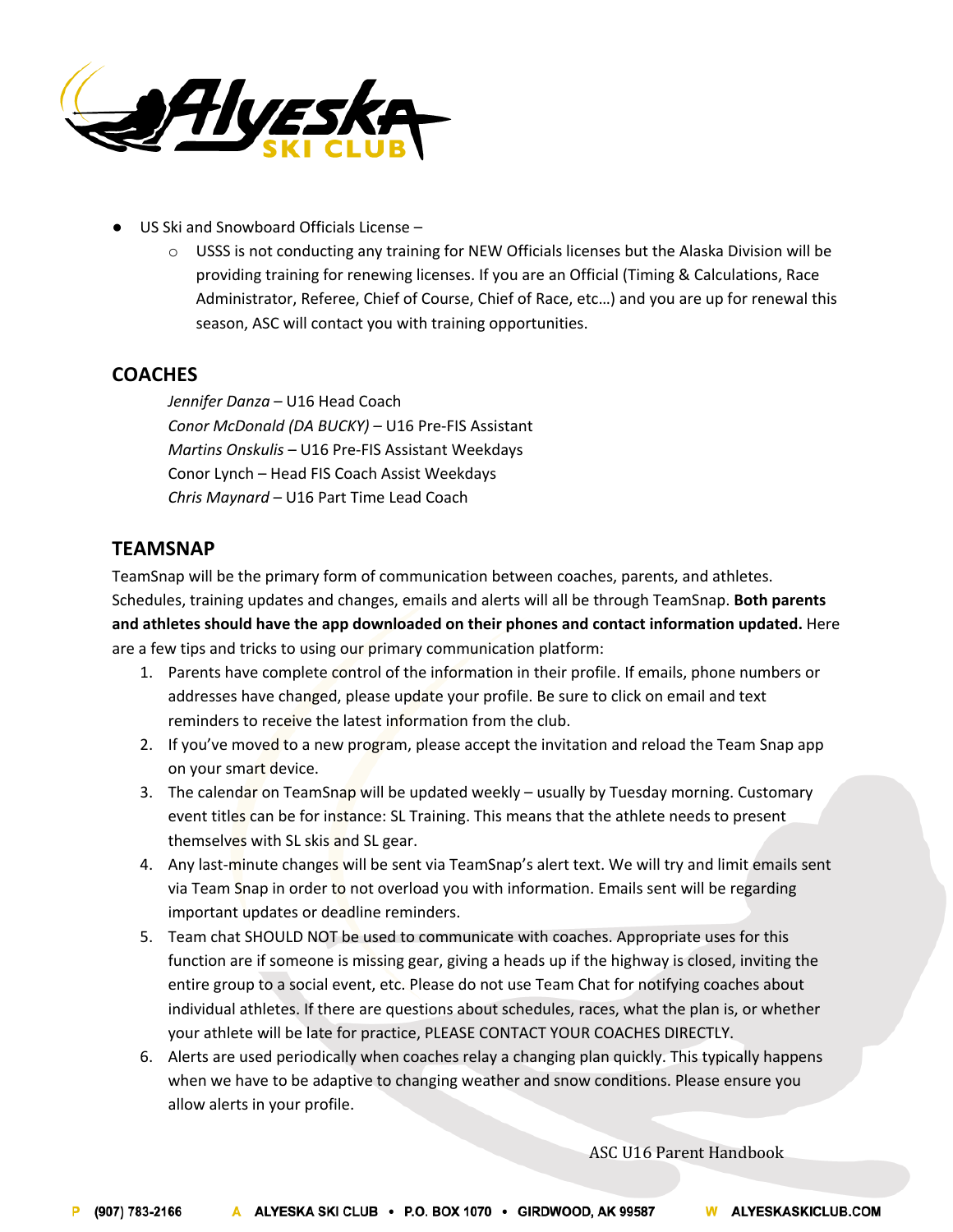

- 7. Emails will be the primary form of communication with parents.
- 8. Availability The availability function is a way to communicate if your athlete will or will not be attending practice. This function is really useful to us coaches when trying to plan accordingly and to make sure we will be properly staffed. We used this function last year to gauge group attendance throughout the holiday seasons and over spring break.

# **COMMUNICATION**

Emails are the best way to communicate with me or other coaches. Please allow 24-48 hours for coaches to respond. Text messages are also good for urgent matters. Please feel free to contact me or assistant coaches. If there is no response, in a day please contact the person once more. Jen Danza's email for any question pertaining to the group or juniors program is: juniorsprogramdirector@alyeskaskiclub.com. Bucky is also available for any questions regarding the U16

group: coachbuckyak@gmail.com

# **Who to Ask What**:

- Overall Juniors programming and specific U16 inquires and athlete programming. This can include travel, race or general questions, comments or concerns - **Jennifer Danza, Juniors Program Director**
- TeamSnap and/or ASC Website and/or USSS membership registration **Jennifer Danza, Pre-FIS Head Coach – Conor McDonald (Bucky), U16 Assistant Coach**
- U16 group questions **Conor McDonald (Bucky), U16 Assistant Coach**
- Overall ASC direction (ASC Board and Finance, Development and Alpine Committee decisions); Mighty Mite, Devos, Freeride, and Masters Programming; fundraising initiatives; volunteering; and general questions – **Lara Hildreth, Executive Director**
- Accounting questions **Leah Scott, Office Manager and Bookkeeper**
- Corporate or Individual Sponsorships and General Fundraising **Randee Liles, Director of Development**
- Parent Liaison **Who Would Like to Volunteer**?

# **Alyeska Ski Club Website** *-* https://alyeskaskiclub.com

- Please familiarize yourself with our ASC website. If you missed emails and you can't find information on programs, camps or any other ASC related information, everything can be found on our website.
- For those that do not know, you can also make general ASC related payments on our website and you can sell your gear through this link also found on the top red bar of our website: https://www.facebook.com/groups/akskiracingclassifieds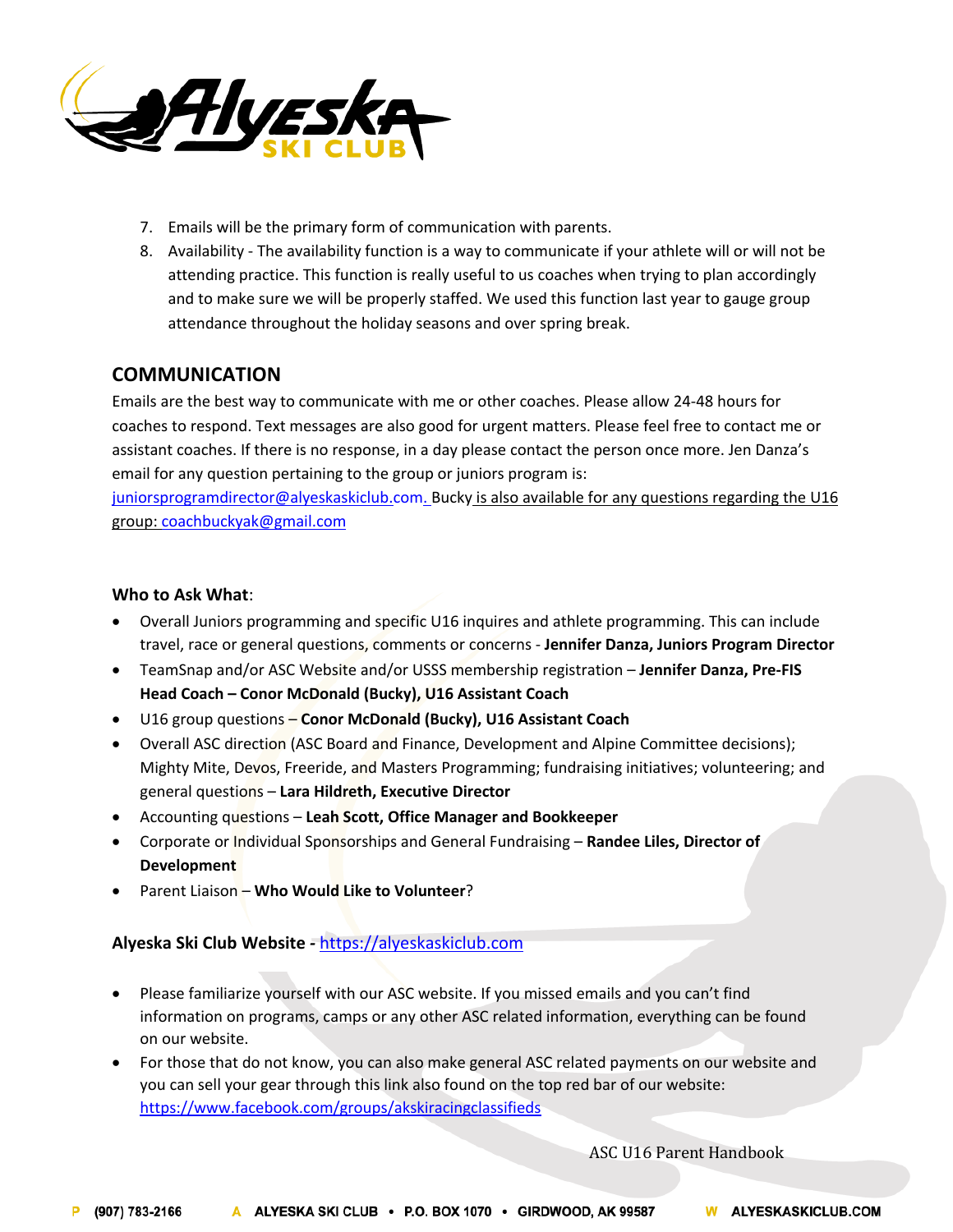

### **Alaska Division Manager –** *Natalie Osborne*

• Manages all Division related business from Academic Team Alaska to awards, to logistics for Western Regionals and other championships.

• Please take some time to familiarize yourself with the Alaska Division website: https://alaskaalpine.com

# **PROGRAM**

# **Pre FIS U16**

- 1. Our Pre-FIS Coaches will be Jennifer Danza and Conor McDonald. Martins Onskulis will assist during the week and we are currently recruiting for another assistant coach on the weekend.
- 2. This year we will have a Wednesday full day training possibility while ASD remains on the online system. This will provide an extra opportunity for training.
- 3. Weekend days will be dictated based on lane space assignments. Weekends may have a single on-snow training block with a longer dryland block in order to accommodate all the groups training on the mountain. Schedules on TeamSnap will be updated on Tuesday.
- 4. We may have the chance to train on Monday and/or Tuesday afternoons especially for events such as Super G.
- 5. Coaches will provide athlete evaluations throughout the season.

# **Part Time U16**

- 1. Our lead U16 Part Time coach will be Chris Maynard.
- 2. The U16 Part Time athletes will be added to the Pre-FIS group in Team Snap for ease of communications.
- 3. Part Time athletes will be training in similar course environments. However, Coach Chris will be responsible for athlete training and management.
- 4. Part time athletes will have the option to add Friday evening training at Alyeska if they haven't already done so during registration.
- 6. Coaches will provide athlete evaluations throughout the season.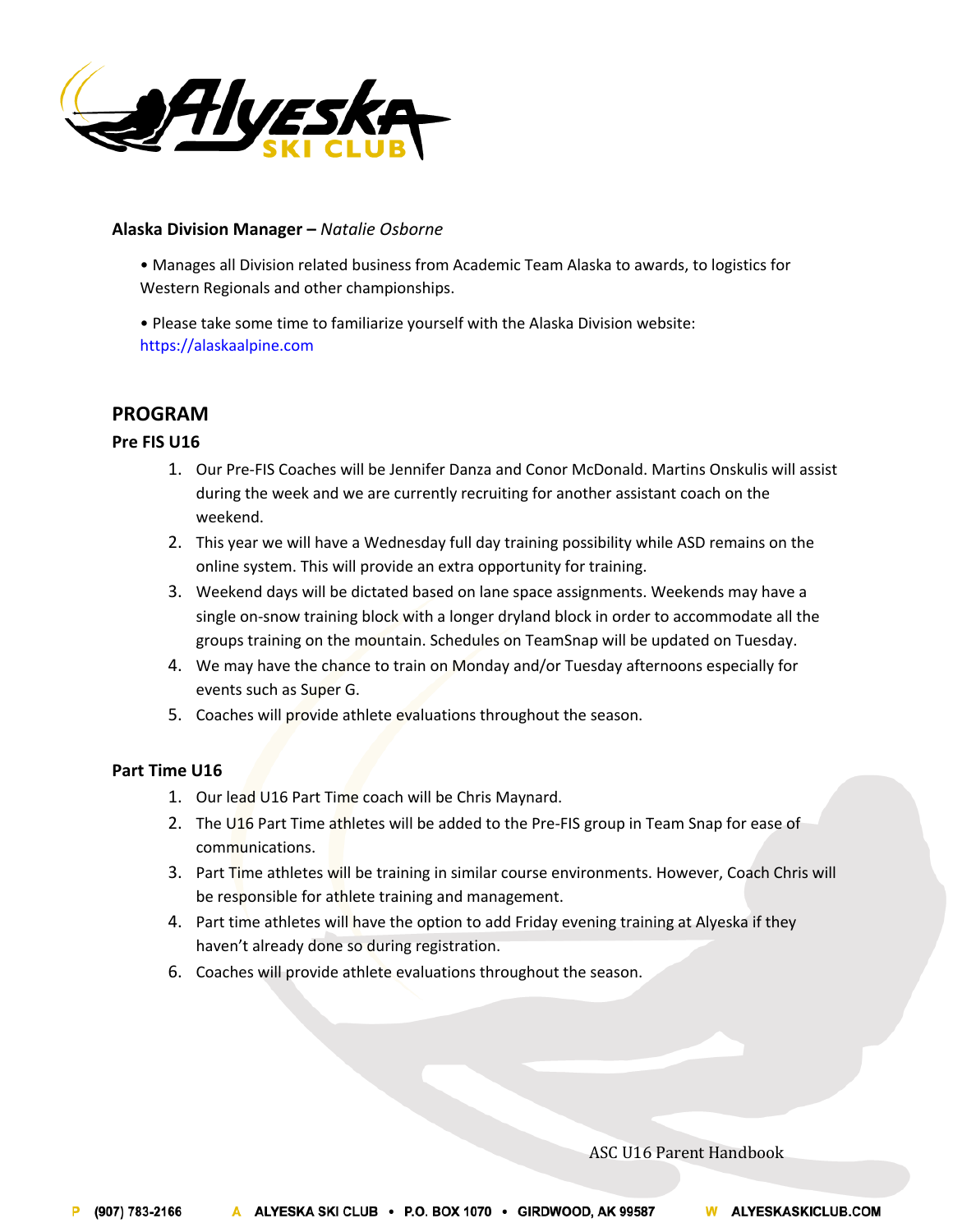

### **Weekly Operations:**

| <b>Weekend Training Lanes:</b> | Block 1 10:30am - 2:00pm                  |
|--------------------------------|-------------------------------------------|
|                                | Block 2 2:30pm - 5:30pm                   |
| Weekend Lunch Blocks:          | Block 1 $2:30 \text{pm} - 3:30 \text{pm}$ |
|                                | Block 2 $1:00 \text{pm} - 2:00 \text{pm}$ |
| Weekend Gym Usage:             | Block 1 10:30am - 12:30pm                 |
|                                | Block 2 3:30pm - 5:30pm                   |

**Groupings will depend on the lane space schedule for their lunch breaks and gym usage. Groups will know their lane space assignment on the Tuesday prior to the weekend.**

#### **U16 Pre FIS**

| Monday and/or Tuesday: | On occasion for specific training 3:30pm - 5:30pm |
|------------------------|---------------------------------------------------|
| Tuesday:               | DL 3:30pm - 4:45pm                                |
| Wednesday:             | $10:30$ am $-3:30$ pm                             |
| Thursday:              | $3:30$ pm $-5:30$ pm                              |
| Friday:                | $3:30$ pm $-5:30$ pm                              |
| Saturday:              | Dependent on lane space assignment                |
| Sunday:                | Dependent on lane space assignment                |
|                        |                                                   |

### **U16 Part Time**

| Friday (Optional Add-on): | $3:30$ pm – 5:30pm                 |
|---------------------------|------------------------------------|
| Saturday:                 | Dependent on lane space assignment |
| Sunday:                   | Dependent on lane space assignment |

- All on snow training sessions will be at Alyeska.
- Hilltop We may use this ski area only for the first weekends until Alyeska's opening day. (Opening day December 18, 2020). The U16 and U19 staff that do not attend the fall camp will be available and responsible for the athletes. Hilltop will NOT be part of our regular winter on snow program therefore athletes do not need a season pass for Hilltop.

**Midweek Dryland** – Sessions will be held on Tuesdays at Elite and on Fridays and/or Saturdays and Sundays at the RTC. Athletes should be ready on Friday and/or Saturday and Sunday to do both skiing and dryland (BRING RUNNING SHOES and PROPER CLOTHES!). Athletes will be required to wear a mask at all times during indoor DL activities and practice social distancing whenever possible.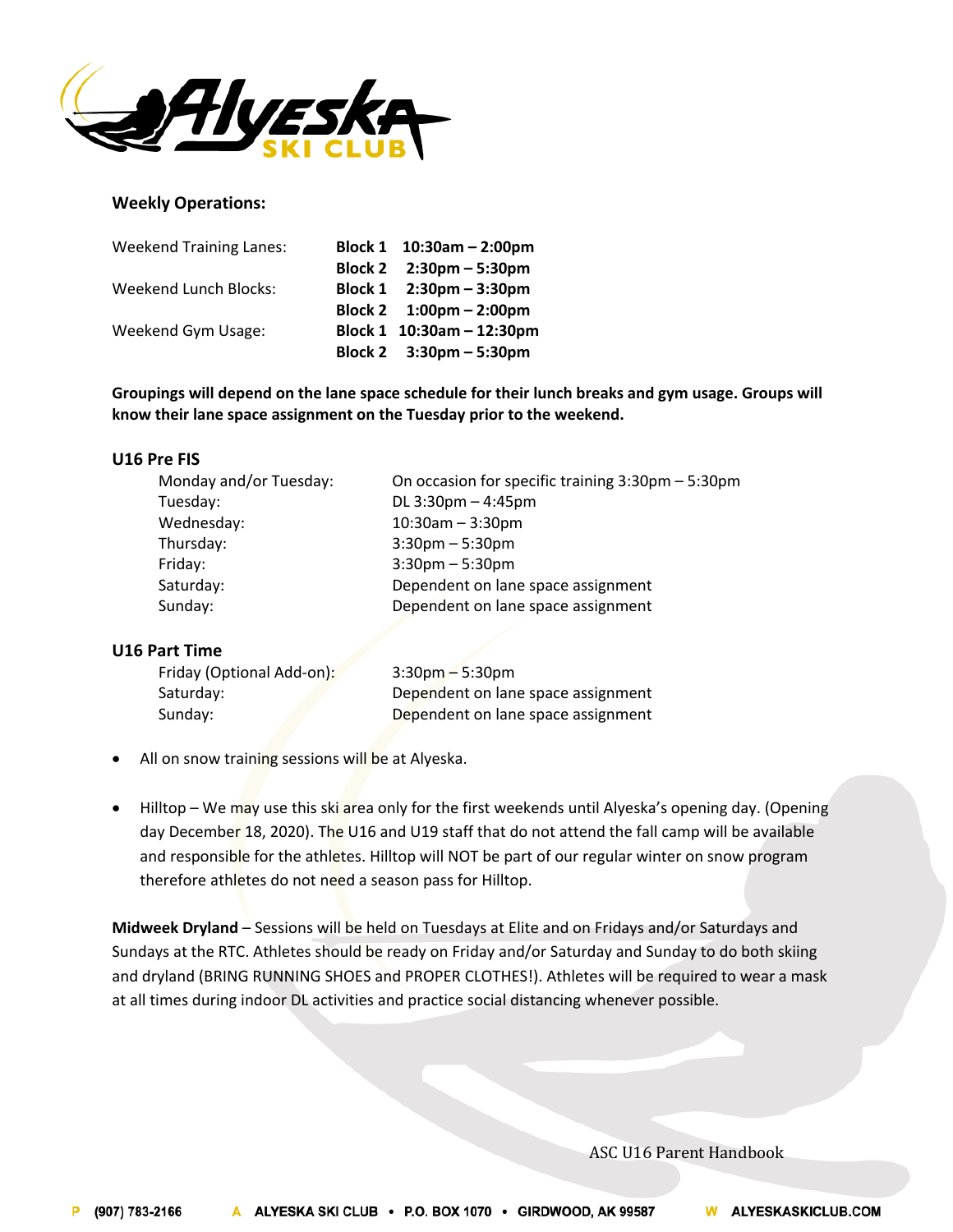

# **Athlete Progression**

- **1.** Coaches will focus on progression based on athletes' attendance and personal goals.
- **2.** Every athlete has a different development approach. As coaches we will work hard on providing the best environment possible for each athlete to progress. Therefore, it is very important to let us know any changes of plans as we can help facilitate these changes to best fit the needs of the athlete.
- **3.** Athletes will have opportunities to race out of state. This will allow them to measure themselves with other athletes before important championships such as Western Region. Western Region and USSS does have COVID recommendations this year. Racing out of State for U16s will be allowed only after February 1, 2020. Quota limitations will be put in place on all USSS sanctioned races. Championship quotas will be cut in half for the season.
- **4.** Lastly, during the current year and based on the FIS group schedule, athletes will also have a chance to train up with the FIS group. Blended format.

### **Notes:**

- Athletes need to be on time and ready for warmup.
- SL training means to be ready to have SL gear on unless instructed differently.
- Athletes are responsible for periodically checking Team Snap so that they are aware of what is going on.

# **EQUIPMENT**

As a general rule of principle: ATHLETES are responsible for their gear and equipment. This means that their skis, jackets, pants, and poles make it home at the end of the day. And that their boots, gloves, and goggles are dried out. And, lastly, making sure their skis are tuned and waxed when showing up for training.

- 1. Skis and equipment for this year: 1 pair of SG skis, 1 pair of GS skis and 1 pair of SL skis recommended. Two pairs can also be an option but is not mandatory.
- 2. SG skis U16s will have the opportunity to train and race SG, this means that SG skis are strongly encouraged.
- 3. Tuning and general maintenance of skis is extremely important (potentially on a nightly basis, at least weekly) and done by athlete.
- 4. **Make sure a coach checks your bindings before the first day on snow**. Sometimes bindings need to be moved completely, which takes more time than simply adjusting the set with one screw.
- 5. Back braces are recommended for speed events.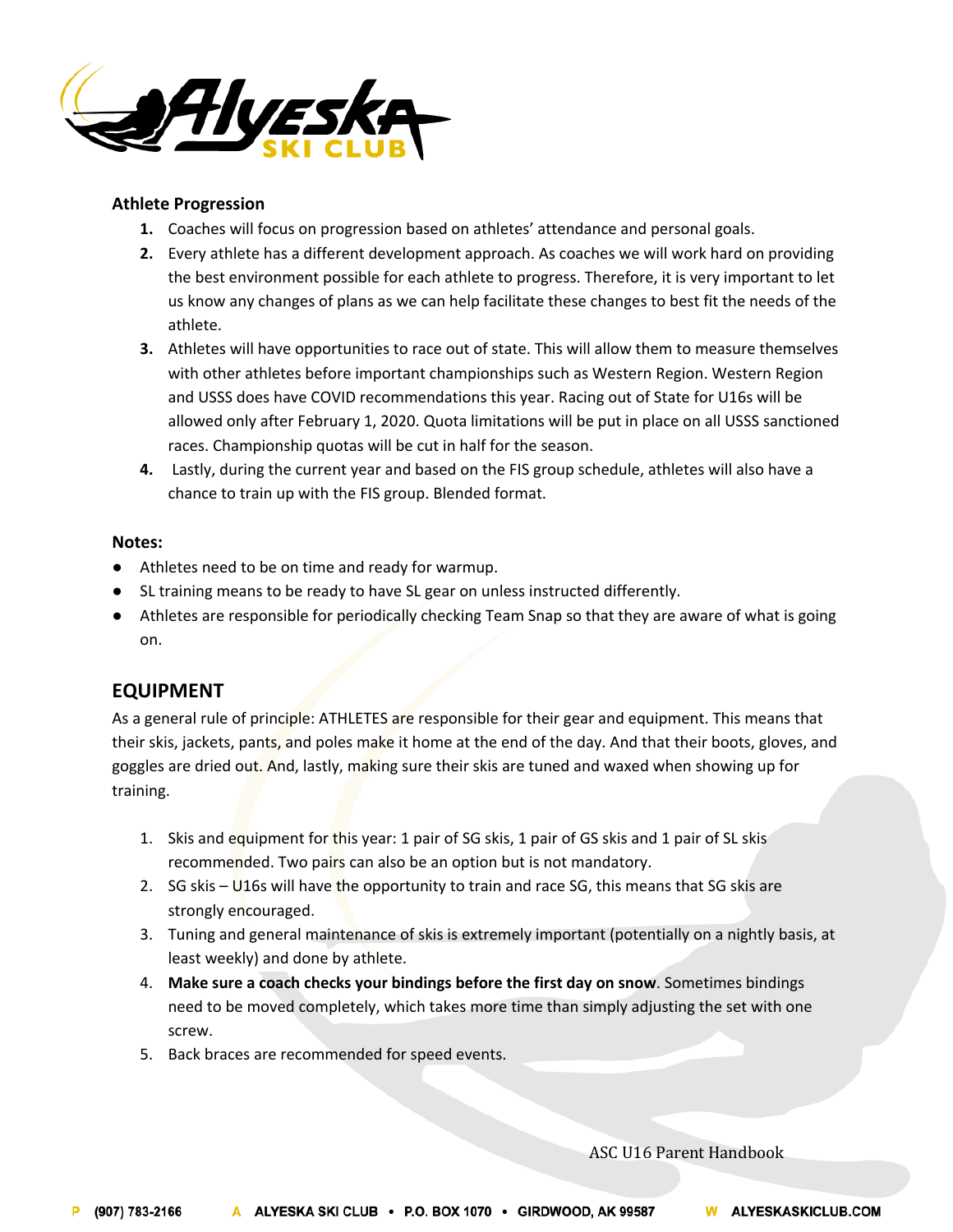

6. Team tuning/waxing kit – Swix. We will have a kit equipped with everything needed at races. However, the athlete should be responsible for their own wax and tuning at all times. The team kit will be used only on specific situations. Swix discount deal for athletes will be set up, information soon to come.

# **EXPECTATIONS**

- **Coaches:**
	- o To communicate within a timely manner and proficiently.
	- o To be a good role model and lead by example both on and off the hill.
	- o To consider the health, safety, and wellbeing of athletes above anything else.
	- o To be the athletes' biggest advocates.
	- $\circ$  To provide athletes' with the best opportunity for success through our coaching abilities.
	- $\circ$  To challenge athletes to work hard, remind them of their goals, and enable fun.

# ● **Parents:**

NUMBER 1 PRIORITY IS COMMUNICATION – very important to make everyone happy.

- 1. Let us know how everything is going. This is the only way we can improve.
- 2. Find coach Jen for general inquiries about the group or club.
- 3. If there are any problems or concerns that arise related to the athlete or to the coach express concern!
- 4. If you have constructive feedback about Jen, please do not hesitate to reach out to Lara.

# VOLUNTEERING

- 1. Help is ALWAYS needed on race days generally one parent per day for each event. You are required to have a US Ski and Snowboard volunteer license. PLEASE NOTE: All training this year will be put ON standby due to COVID for NEW Officials licenses. However, if you do need to update your officials certificate please reach out to me or Brian Hartman - bhartman1@mac.com. You can sign up for or renew your volunteer license at https://my.usskiandsnowboard.org/.
- 2. On snowy days coaches and athletes will appreciate an extra slip from parents check with a coach or Chief of Course first. Again you will need an volunteer license in order to enter race premises.
- 3. Help with fundraising efforts Unfortunately many of our most important fundraisers such as the UAA Gear and Ski swap, Warren Miller Films and ASC Auction have been canceled due to COVID. However, to celebrate our 50<sup>th</sup> anniversary we will be initiating a 50/50 ASC Campaign fundraiser. For more information please reach out to our Director of Development, Randee Liles, Lara or I for any questions or suggestions.